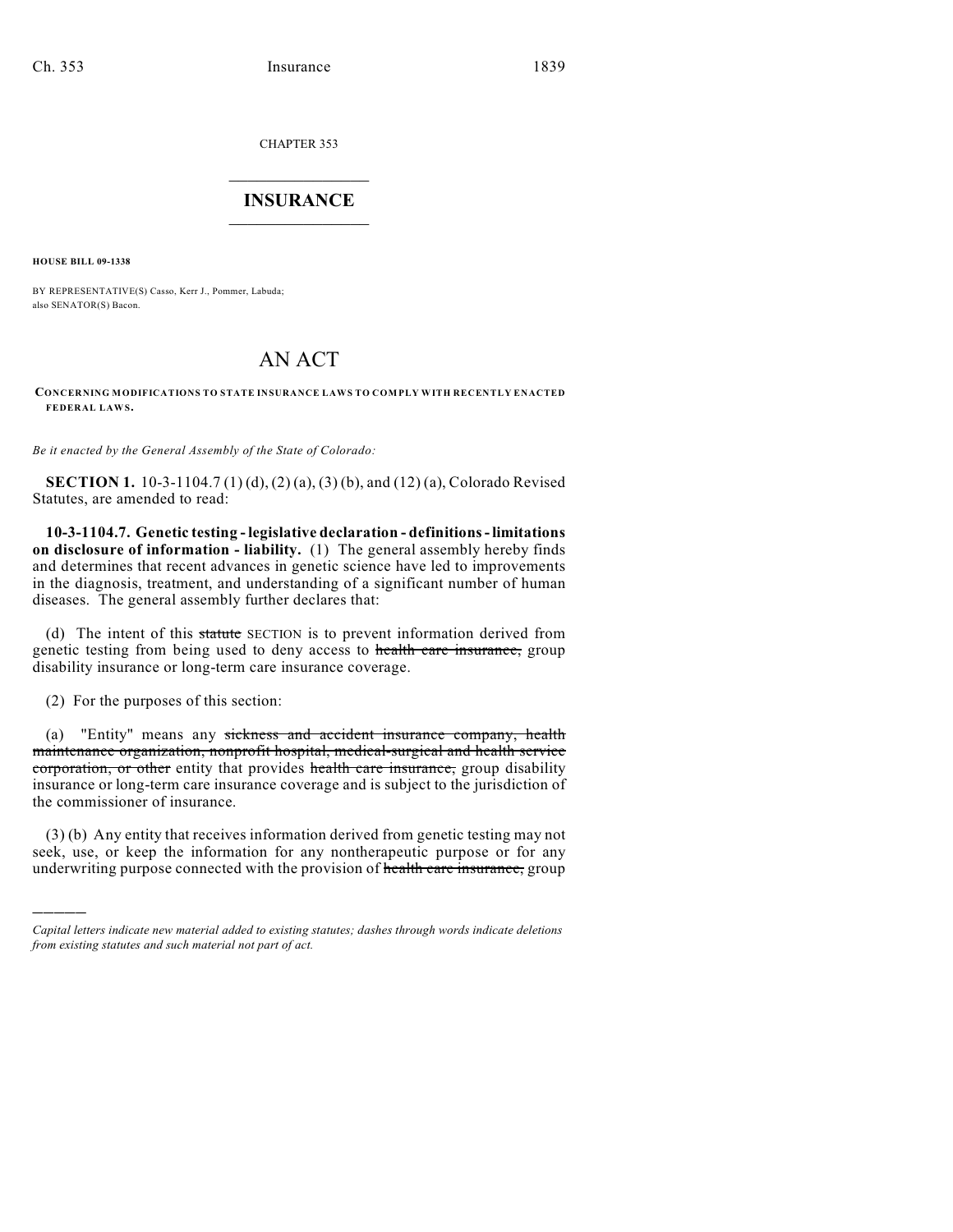disability insurance or long-term care insurance coverage.

(12) Any individual who is injured by an entity's violation of this section may recover in a court of competent jurisdiction the following remedies:

(a) Equitable relief, which may include a retroactive order, directing the entity to provide health insurance, group disability insurance or long-term care insurance coverage, whichever is appropriate, to the injured individual under the same terms and conditions as would have applied had the violation not occurred; and

**SECTION 2.** Part 11 of article 3 of title 10, Colorado Revised Statutes, is amended BY THE ADDITION OF A NEW SECTION to read:

**10-3-1104.6. Genetic information - limitations on disclosure of information - liability - definitions - legislative declaration.** (1) THE GENERAL ASSEMBLY HEREBY FINDS AND DETERMINES THAT RECENT ADVANCES IN GENETIC SCIENCE HAVE LED TO IMPROVEMENTS IN THE DIAGNOSIS, TREATMENT, AND UNDERSTANDING OF A SIGNIFICANT NUMBER OF HUMAN DISEASES. THE GENERAL ASSEMBLY FURTHER DECLARES THAT:

(a) GENETIC INFORMATION IS THE UNIQUE PROPERTY OF THE INDIVIDUAL TO WHOM THE INFORMATION PERTAINS;

(b) ANY INFORMATION CONCERNING AN INDIVIDUAL OBTAINED THROUGH THE USE OF GENETIC SERVICES MAY BE SUBJECT TO ABUSES IF DISCLOSED TO UNAUTHORIZED THIRD PARTIES WITHOUT THE WILLING CONSENT OF THE INDIVIDUAL TO WHOM THE INFORMATION PERTAINS;

(c) TO PROTECT INDIVIDUAL PRIVACY AND TO PRESERVE INDIVIDUAL AUTONOMY WITH REGARD TO THE INDIVIDUAL'S GENETIC INFORMATION, IT IS APPROPRIATE TO LIMIT THE USE AND AVAILABILITY OF GENETIC INFORMATION;

(d) THE INTENT OF THIS SECTION IS TO PREVENT GENETIC INFORMATION FROM BEING USED TO DENY ACCESS TO HEALTH CARE INSURANCE OR MEDICARE SUPPLEMENT INSURANCE COVERAGE.

(2) FOR THE PURPOSES OF THIS SECTION:

(a) "ENTITY" MEANS ANY SICKNESS AND ACCIDENT INSURANCE COMPANY, HEALTH MAINTENANCE ORGANIZATION, NONPROFIT HOSPITAL, MEDICAL-SURGICAL AND HEALTH SERVICE CORPORATION, OR OTHER ENTITY THAT PROVIDES HEALTH CARE INSURANCE, OR MEDICARE SUPPLEMENT INSURANCE COVERAGE AND IS SUBJECT TO THE JURISDICTION OF THE COMMISSIONER OF INSURANCE.

(b) "FAMILY MEMBER" MEANS AN INDIVIDUAL WHO IS RELATED TO ANOTHER INDIVIDUAL BY BLOOD, ADOPTION, OR MARRIAGE WITHIN THE FIRST, SECOND, THIRD, OR FOURTH DEGREE.

(c) (I) "GENETIC INFORMATION" MEANS INFORMATION ABOUT AN INDIVIDUAL'S GENETIC TEST, THE GENETIC TESTS OF FAMILY MEMBERS OF THE INDIVIDUAL, AND THE MANIFESTATION OF A DISEASE OR DISORDER IN FAMILY MEMBERS OF THE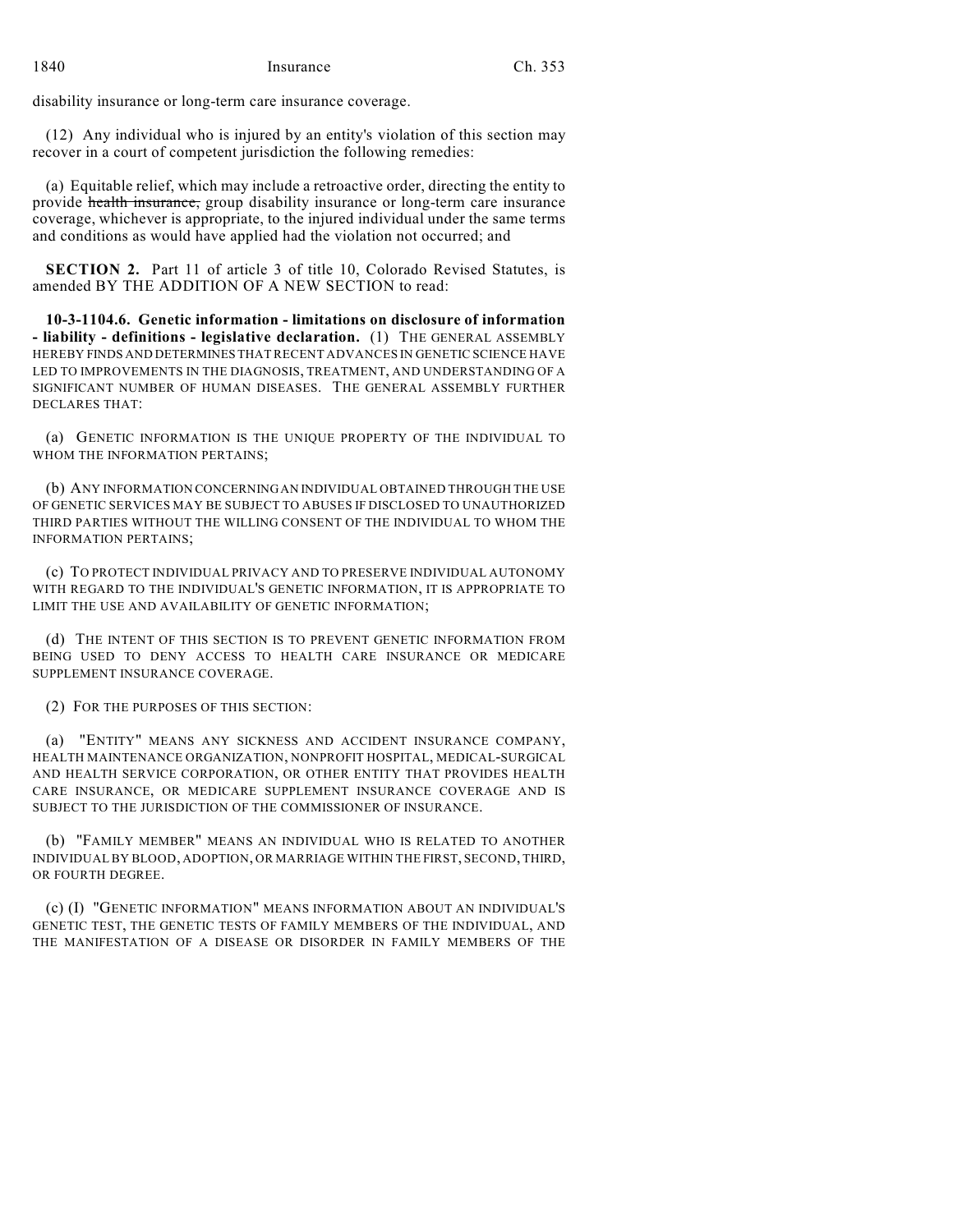#### Ch. 353 Insurance 1841

INDIVIDUAL. "GENETIC INFORMATION" INCLUDES ANY REQUEST FOR, OR RECEIPT OF, GENETIC SERVICES WITH RESPECT TO AN INDIVIDUAL, OR PARTICIPATION BY AN INDIVIDUAL OR THE FAMILY MEMBER OF AN INDIVIDUAL IN CLINICAL RESEARCH THAT INCLUDES GENETIC SERVICES.

(II) WITH REGARD TO AN INDIVIDUAL WHO IS PREGNANT, "GENETIC INFORMATION" INCLUDES GENETIC INFORMATION OF THE FETUS CARRIED BY THE PREGNANT INDIVIDUAL. WITH REGARD TO AN INDIVIDUAL OR FAMILY MEMBER USING REPRODUCTIVE TECHNOLOGY, "GENETIC INFORMATION" INCLUDES GENETIC INFORMATION OF ANY EMBRYO LEGALLY HELD BY AN INDIVIDUAL OR FAMILY **MEMBER** 

(III) "GENETIC INFORMATION" DOES NOT INCLUDE INFORMATION ABOUT THE SEX OR AGE OF AN INDIVIDUAL.

(d) "GENETIC SERVICES" MEANS A GENETIC TEST, GENETIC COUNSELING, WHICH INCLUDES OBTAINING, INTERPRETING, OR ASSESSING GENETIC INFORMATION, OR GENETIC EDUCATION.

(e) (I) "GENETIC TEST" MEANS ANY ANALYSIS OF HUMAN DNA, RNA, CHROMOSOMES, PROTEINS, OR METABOLITES THAT DETECTS GENOTYPES, MUTATIONS, OR CHROMOSOMAL CHANGES.

(II) "GENETIC TEST" DOES NOT INCLUDE:

(A) AN ANALYSIS OF PROTEINS OR METABOLITES THAT IS DIRECTLY RELATED TO A MANIFESTED DISEASE, DISORDER, OR PATHOLOGICAL CONDITION THAT COULD REASONABLY BE DETECTED BY A HEALTH CARE PROFESSIONAL WITH APPROPRIATE TRAINING AND EXPERTISE IN THE FIELD OF MEDICINE INVOLVED; OR

(B) AN ANALYSIS OF PROTEINS OR METABOLITES THAT DOES NOT DETECT GENOTYPES, MUTATIONS, OR CHROMOSOMAL CHANGES.

(f) "UNDERWRITING PURPOSES" MEANS ANY OF THE FOLLOWING:

(I) RULES FOR, OR DETERMINATION OF, ELIGIBILITY FOR ENROLLMENT OR CONTINUED ELIGIBILITY IN A POLICY OR FOR BENEFITS UNDER THE POLICY;

(II) THE COMPUTATION OF PREMIUM OR CONTRIBUTION AMOUNTS UNDER THE POLICY;

(III) THE APPLICATION OF ANY PREEXISTING CONDITION EXCLUSION UNDER THE POLICY; AND

(IV) OTHER ACTIVITIES RELATED TO THE CREATION, RENEWAL, OR REPLACEMENT OF A CONTRACT OF HEALTH INSURANCE OR HEALTH BENEFITS.

(3) (a) GENETIC INFORMATION SHALL BE CONFIDENTIAL AND PRIVILEGED. ANY RELEASE, FOR PURPOSES OTHER THAN DIAGNOSIS, TREATMENT, OR THERAPY, OF GENETIC INFORMATION THAT IDENTIFIES THE PERSON TESTED WITH THE TEST RESULTS RELEASED REQUIRES SPECIFIC WRITTEN CONSENT BY THE PERSON ABOUT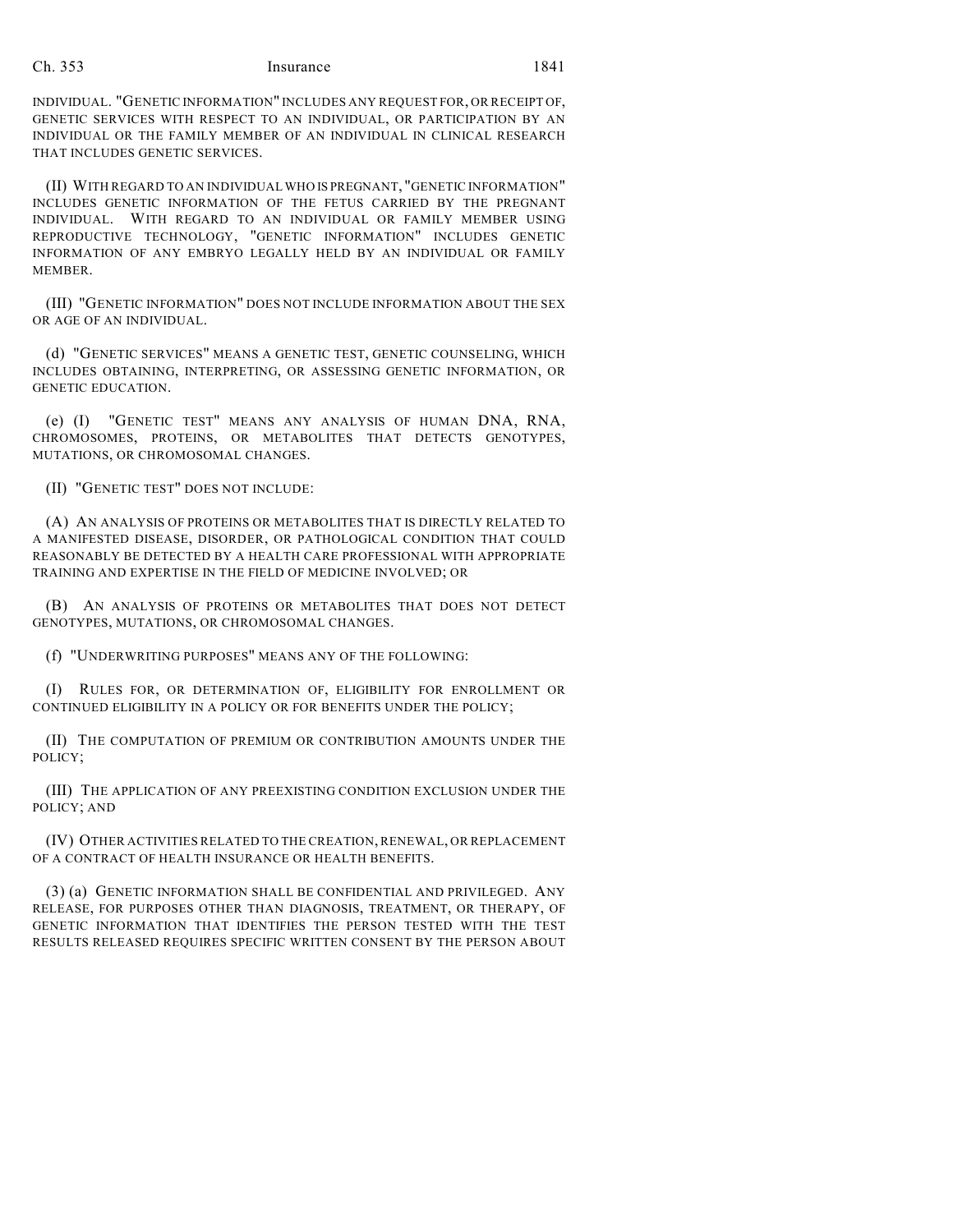WHOM THE GENETIC INFORMATION PERTAINS OR THE PARENT OR GUARDIAN OF THAT PERSON.

(b) (I) ANY ENTITY THAT RECEIVES GENETIC INFORMATION MAY NOT SEEK, USE, OR KEEP THE INFORMATION FOR ANY NONTHERAPEUTIC PURPOSE OR FOR ANY UNDERWRITING PURPOSE CONNECTED WITH THE PROVISION OF HEALTH CARE INSURANCE OR MEDICARE SUPPLEMENT INSURANCE COVERAGE.

(II) IF AN ENTITY OBTAINS GENETIC INFORMATION INCIDENTAL TO A REQUEST OR REQUIREMENT FOR, OR PURCHASE OF, OTHER INFORMATION CONCERNING AN INDIVIDUAL, THE REQUEST OR REQUIREMENT FOR, OR PURCHASE OF, SUCH INFORMATION SHALL NOT BE CONSIDERED A VIOLATION OF THIS PARAGRAPH (b) IF IT IS NOT IN VIOLATION OF PARAGRAPH (a) OF THIS SUBSECTION (3).

(c) (I) AN ENTITY SHALL NOT REQUEST OR REQUIRE AN INDIVIDUAL OR FAMILY MEMBER OF THE INDIVIDUAL TO UNDERGO A GENETIC TEST UNLESS OTHERWISE AUTHORIZED BY APPLICABLE STATE OR FEDERAL LAW.

(II) NOTHING IN THIS PARAGRAPH (c) SHALL BE CONSTRUED TO PRECLUDE AN ENTITY FROM OBTAINING AND USING THE RESULTS OF A GENETIC TEST IN MAKING A DETERMINATION REGARDING PAYMENT, AS DEFINED IN 45 CFR 164.501, AS MAY BE AMENDED, AND CONSISTENT WITH PARAGRAPHS (a) AND (b) OF THIS SUBSECTION (3).

(4) NOTWITHSTANDING THE PROVISIONS OF SUBSECTION (3) OF THIS SECTION, IN THE COURSE OF A CRIMINAL INVESTIGATION OR A CRIMINAL PROSECUTION, AND TO THE EXTENT ALLOWED UNDER THE FEDERAL OR STATE CONSTITUTION, ANY PEACE OFFICER, DISTRICT ATTORNEY, OR ASSISTANT ATTORNEY GENERAL, OR A DESIGNEE THEREOF, MAY OBTAIN GENETIC INFORMATION REGARDING THE IDENTITY OF ANY INDIVIDUAL WHO IS THE SUBJECT OF THE CRIMINAL INVESTIGATION OR PROSECUTION FOR USE EXCLUSIVELY IN ANY CRIMINAL INVESTIGATION OR PROSECUTION WITHOUT THE CONSENT OF THE INDIVIDUAL BEING TESTED.

(5) NOTWITHSTANDING THE PROVISIONS OF SUBSECTION (3) OF THIS SECTION, ANY RESEARCH FACILITY MAY USE GENETIC INFORMATION FOR SCIENTIFIC RESEARCH PURPOSES IF THE IDENTITY OF ANY INDIVIDUAL TO WHOM THE INFORMATION PERTAINS IS NOT DISCLOSED TO ANY THIRD PARTY; EXCEPT THAT THE INDIVIDUAL'S IDENTITY MAY BE DISCLOSED TO THE INDIVIDUAL'S PHYSICIAN IF THE INDIVIDUAL CONSENTS TO THE DISCLOSURE IN WRITING.

(6) THIS SECTION DOES NOT LIMIT THE AUTHORITY OF A COURT OR ANY PARTY TO A PARENTAGE PROCEEDING TO USE GENETIC INFORMATION FOR PURPOSES OF DETERMINING PARENTAGE PURSUANT TO SECTION 13-25-126, C.R.S.

(7) THIS SECTION DOES NOT LIMIT THE AUTHORITY OF A COURT OR ANY PARTY TO A PROCEEDING THAT IS SUBJECT TO THE LIMITATIONS OF PART 5 OF ARTICLE 64 OF TITLE 13,C.R.S., TO USE GENETIC INFORMATION FOR PURPOSES OF DETERMINING THE CAUSE OF DAMAGE OR INJURY.

(8) THIS SECTION DOES NOT LIMIT THE AUTHORITY OF THE STATE BOARD OF PAROLE TO REQUIRE ANY OFFENDER WHO IS INVOLVED IN A SEXUAL ASSAULT TO SUBMIT TO BLOOD TESTS AND TO RETAIN THE RESULTS OF SUCH TESTS ON FILE AS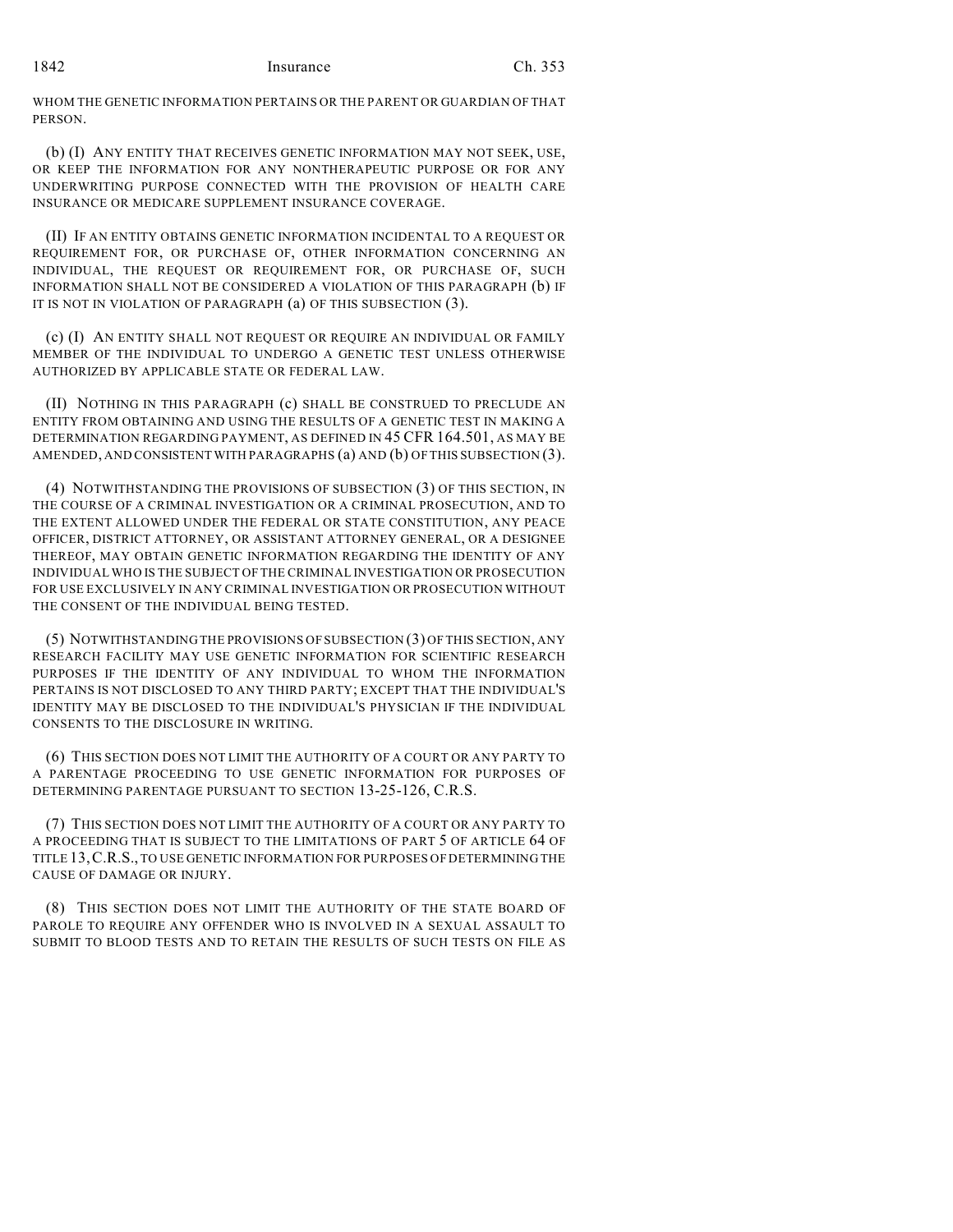AUTHORIZED UNDER SECTION 17-2-201 (5) (g), C.R.S.

(9) THIS SECTION DOES NOT LIMIT THE AUTHORITY GRANTED THE STATE DEPARTMENT OF PUBLIC HEALTH AND ENVIRONMENT, THE STATE BOARD OF HEALTH, OR LOCAL DEPARTMENTS OF HEALTH PURSUANT TO SECTION 25-1-122, C.R.S.

(10) ANY VIOLATION OF THIS SECTION IS AN UNFAIR PRACTICE AS DEFINED IN SECTION 10-3-1104 (1), AND IS SUBJECT TO THE PROVISIONS OF SECTIONS 10-3-1106 TO 10-3-1113.

(11) ANY INDIVIDUAL WHO IS INJURED BY AN ENTITY'S VIOLATION OF THIS SECTION MAY RECOVER IN A COURT OF COMPETENT JURISDICTION THE FOLLOWING REMEDIES:

(a) EQUITABLE RELIEF, WHICH MAY INCLUDE A RETROACTIVE ORDER, DIRECTING THE ENTITY TO PROVIDE HEALTH INSURANCE OR MEDICARE SUPPLEMENT INSURANCE COVERAGE, WHICHEVER IS APPROPRIATE, TO THE INJURED INDIVIDUAL UNDER THE SAME TERMS AND

CONDITIONS AS WOULD HAVE APPLIED HAD THE VIOLATION NOT OCCURRED; AND

(b) THE GREATER OF:

(I) AN AMOUNT EQUAL TO ANY ACTUAL DAMAGES SUFFERED BY THE INDIVIDUAL AS A RESULT OF THE VIOLATION; OR

(II) TEN THOUSAND DOLLARS PER VIOLATION.

(12) THE PREVAILING PARTY IN AN ACTION UNDER THIS SECTION MAY RECOVER COSTS AND REASONABLE ATTORNEY FEES.

**SECTION 3.** 10-16-102 (26) (e), Colorado Revised Statutes, is amended, and the said 10-16-102 (26) is further amended BY THE ADDITION OF THE FOLLOWING NEW PARAGRAPHS, to read:

**10-16-102. Definitions.** As used in this article, unless the context otherwise requires:

(26) "Late enrollee" means an eligible employee or dependent who requests enrollment in a group health benefit plan following the initial enrollment period for which such individual is entitled to enroll under the terms of the health benefit plan, if such initial enrollment period is a period of at least thirty days. An eligible employee or dependent shall not be considered a late enrollee if:

(e) The parent or legal guardian of the dependent disenrolls the dependent from, OR THE DEPENDENT OTHERWISE BECOMES INELIGIBLE FOR, the children's basic health plan, established pursuant to article 8 of title 25.5, C.R.S., and requests enrollment of the dependent no later than ninety days after the disenrollment.

(f) THE EMPLOYEE OR DEPENDENT IS ENROLLED IN THE MEDICAL ASSISTANCE PROGRAM ESTABLISHED UNDER THE "COLORADO MEDICAL ASSISTANCE ACT", ARTICLES 4 TO 6 OF TITLE 25.5, C.R.S., IS TERMINATED FROM THE PROGRAM AS A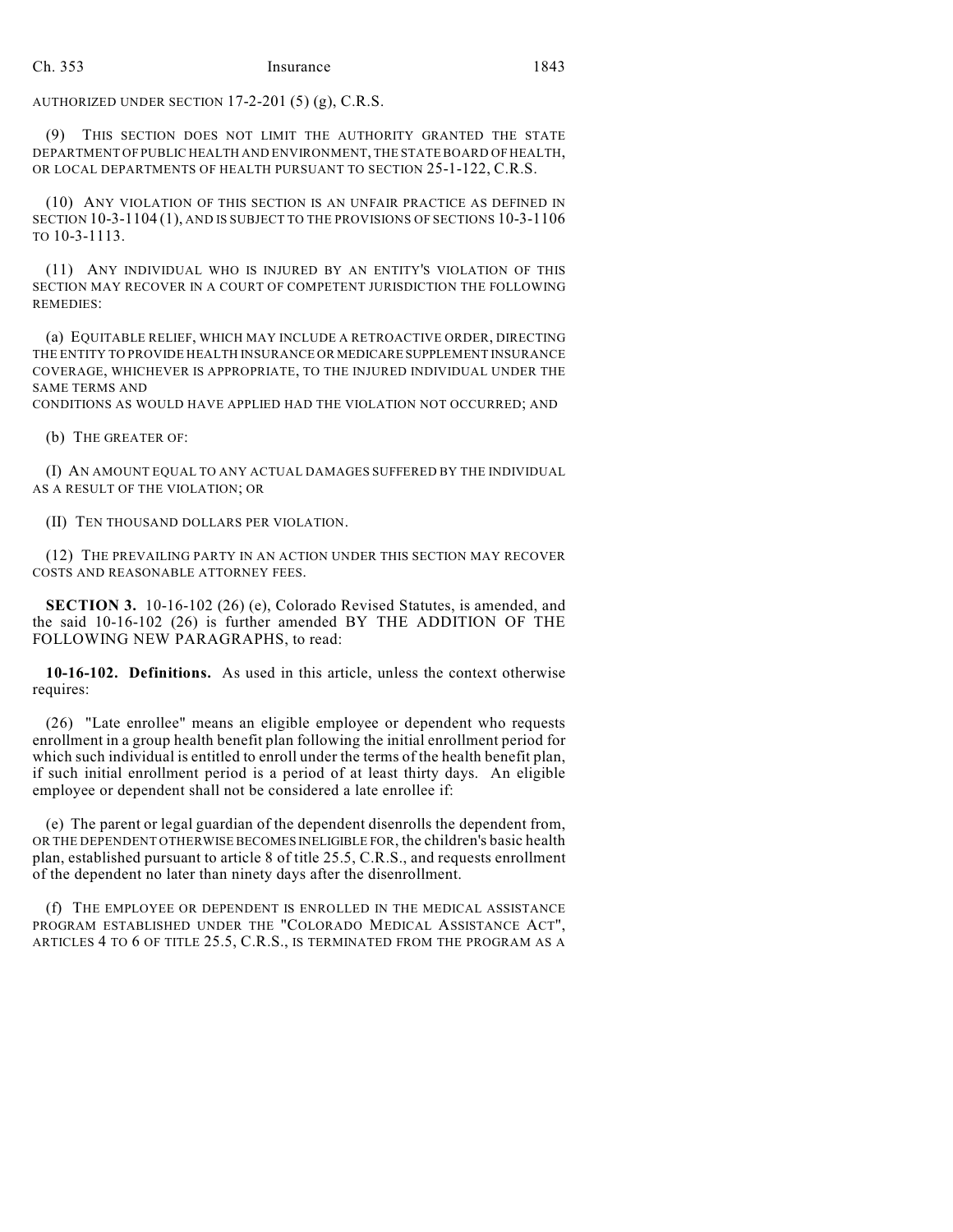1844 Insurance Ch. 353

RESULT OF LOSS OF ELIGIBILITY FOR THE PROGRAM, AND REQUESTS COVERAGE UNDER THE GROUP HEALTH BENEFIT PLAN WITHIN SIXTY DAYS AFTER THE DATE OF TERMINATION FROM THE PROGRAM.

(g) THE EMPLOYEE OR DEPENDENT BECOMES ELIGIBLE FOR PREMIUM ASSISTANCE UNDER THE "COLORADO MEDICAL ASSISTANCE ACT", ARTICLES 4 TO 6 OF TITLE 25.5, C.R.S., OR THE CHILDREN'S BASIC HEALTH PLAN ESTABLISHED IN ARTICLE 8 OF TITLE 25.5, C.R.S., INCLUDING UNDER ANY WAIVER OR DEMONSTRATION PROJECT CONDUCTED UNDER OR IN RELATION TO SUCH ACT OR PLAN, AND THE EMPLOYEE OR DEPENDENT REQUESTS COVERAGE UNDER THE GROUP HEALTH BENEFIT PLAN WITHIN SIXTY DAYS AFTER THE DATE THE EMPLOYEE OR DEPENDENT IS DETERMINED TO BE ELIGIBLE FOR SUCH ASSISTANCE.

**SECTION 4.** The introductory portion to 10-16-104 (5) and 10-16-104 (5) (e),  $(5)$   $(f)$ ,  $(5)$   $(g)$ , and  $(5.5)$   $(b)$ , Colorado Revised Statutes, are amended to read:

**10-16-104. Mandatory coverage provisions - definitions.** (5) **Mental illness.** Every SMALL group policy or contract providing hospitalization or medical benefits by an entity subject to the provisions of part 2 or 3 of this article shall provide benefits for conditions arising from mental illness at least equal to the following:

(e) The commissioner may exempt from the requirements of paragraphs (a) and (b) of this subsection (5) any SMALL GROUP policy or type of SMALL GROUP policy with respect to which the commissioner has determined that the prescribed mental illness benefits are inapplicable or inappropriate.

(f) The provisions of paragraphs (a) to (e) of this subsection (5) shall apply to all SMALL group policies or contracts issued, renewed, or reinstated on and after January 1, 1976.

(g) Every SMALL group health care service plan THAT IS A HEALTH CARE SERVICE PLAN providing hospitalization or medical benefits under the provisions of part 4 of this article shall provide benefits for conditions arising from mental illness at least equal to the benefits required by this subsection (5). The health care service plan issued by an entity subject to the provisions of part 4 of this article may provide that the benefits required pursuant to this subsection (5) shall be covered benefits only if the services are rendered by a provider who is designated by and affiliated with the health maintenance organization.

(5.5) **Biologically based mental illness and mental disorders.** (b) Benefits provided under this subsection (5.5) THROUGH A SMALL GROUP PLAN are not required to be provided to the extent that such benefits duplicate benefits required to be provided under subsection (5) of this section.

**SECTION 5.** 10-16-104.3, Colorado Revised Statutes, is amended BY THE ADDITION OF A NEW SUBSECTION to read:

**10-16-104.3. Dependent health coverage for persons under twenty-five years of age - coverage for students who take medical leave of absence.** (3) (a) ALL INDIVIDUAL AND GROUP SICKNESS AND ACCIDENT INSURANCE POLICIES PROVIDING COVERAGE WITHIN THE STATE BY AN ENTITY SUBJECT TO THE PROVISIONS OF PART